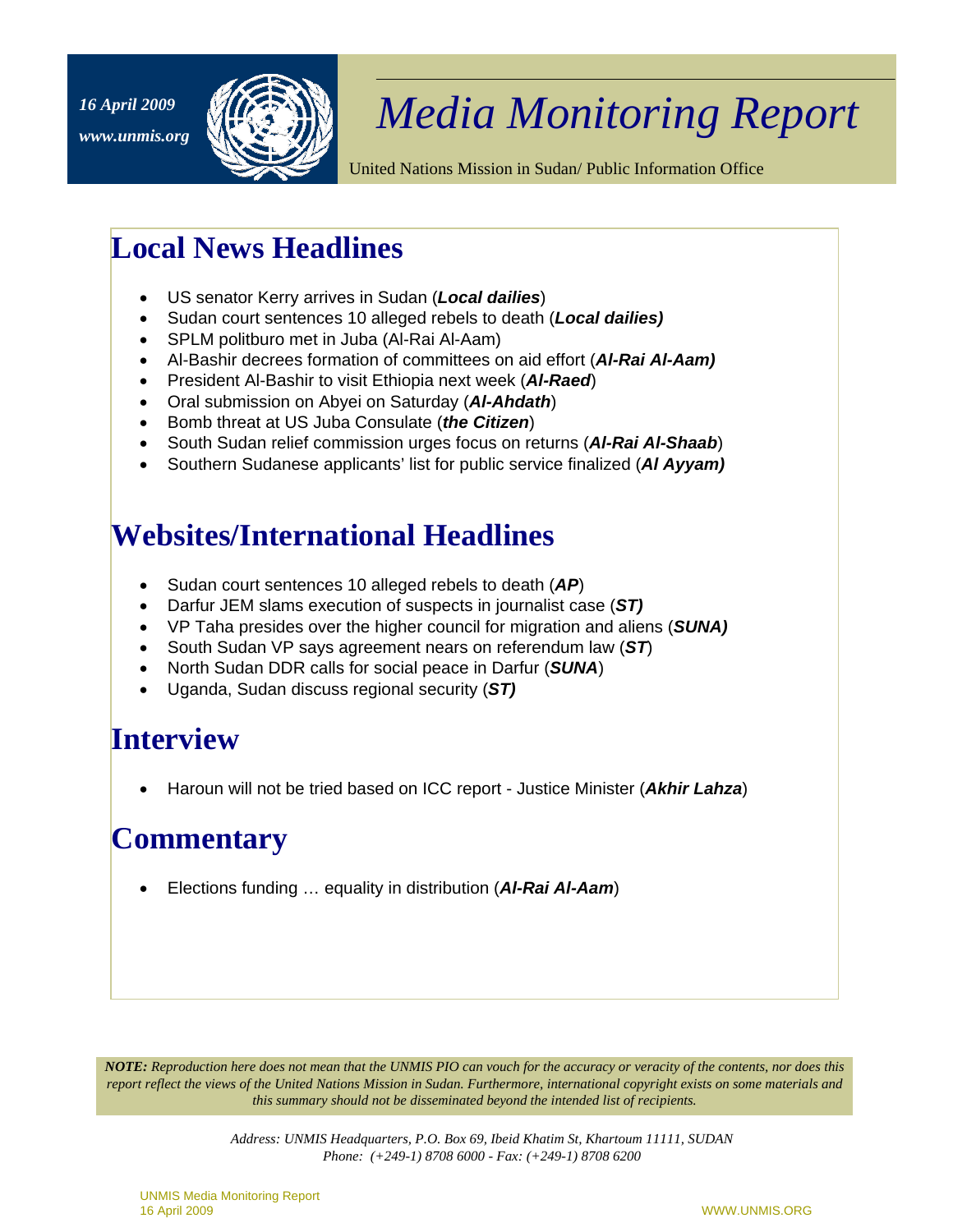# **Highlights**

### **Local Arabic and English Language Press**

#### **US senator Kerry arrives in Sudan**

*Local dailies* report US Senator Kerry arrived in Sudan yesterday for talks with senior government officials.

"Now it is my opportunity representing the U.S. Congress and U.S. Senate to be here to engage on humanitarian issues and obviously issues pertaining to the conflict," Kerry told reporters after landing, according to *Reuters* yesterday. "We're all very hopeful that we can make progress on these issues. According to *Al-Ayyam*, Kerry is unlikely to meet with President Al-Bashir.

*Akhbar Al-Youm* reports Kerry's talks will focus on bilateral relations, CPA implementation and Darfur. The national Assembly Deputy Speaker Mohamed Al-Hassan Al-Amin who received Kerry upon arrival expressed hope that the visit would contribute toward efforts to normalize relations between the two countries, adding that the government is optimistic about the noted change in the US policy.

According to *Ajras Al-Hurriah*, Sudan's Foreign Ministry has welcomed Senator Kerry's visit. MFA spokesperson Ali Al-Sadiq said the government would do its utmost to normalize relations with the US and hoped Kerry would show understanding of the need to lift the economic sanctions imposed on the Sudan as well as the removal of Sudan from the terrorist list. Kerry is expected to meet today with VP Taha, Presidential Assistant Nafie Ali Nafie, Presidential Adviser Ghazi Salah Al-Din and Foreign Minister Deng Alor and will proceed to Darfur on Friday for meeting with IDPs, Governor of North Darfur and UNAMD.

*Al-Khartoum* reports Sudan Ambassador to US John Akej Koj as saying that Sudan government is hopeful that the visit will contribute towards resolution of the pending issues. He said the visit was important as issues like lifting economic sanctions and removing names from the terrorist lists can only be sorted out by the Congress. Presidential Adviser Mustafa Osman Ismail said relations between Sudan and US are likely to move to a new stage of cooperation during the next period. However, he said it was premature to talk about change in the US policy towards Sudan.

*Al-Akhbar* editorial says Senator Kerry is rational and realistic but it is not easy to convince him with mere words and slogans. "A golden opportunity is made available for Sudan government officials to meet an open-minded man who is also a good listener. It remains to be seen whether the government will present a convincing case" the editorial says.

But a number of politicians, experts and strategists who took part in a forum organized by the *Akhir Lahza* yesterday, painted a grim picture of the US strategy towards Sudan. They said they expect no positive change in the US policy.

#### **SPLM politburo met in Juba**

*Al-Rai Al-Aam* reports SPLM Politburo chaired by FVP Salva Kiir met yesterday in Juba. According to SPLM spokesperson Mathew Yen, the meeting did not discuss the question of SPLM's candidates for the upcoming elections but discussed the ICC and the census. Reportedly, the SPLM intends to name a person other than Kiir to run for presidential elections. However, *Al-Ahdath* reports that a list of four SPLM presidential candidates have been

#### **Page 2 of 7**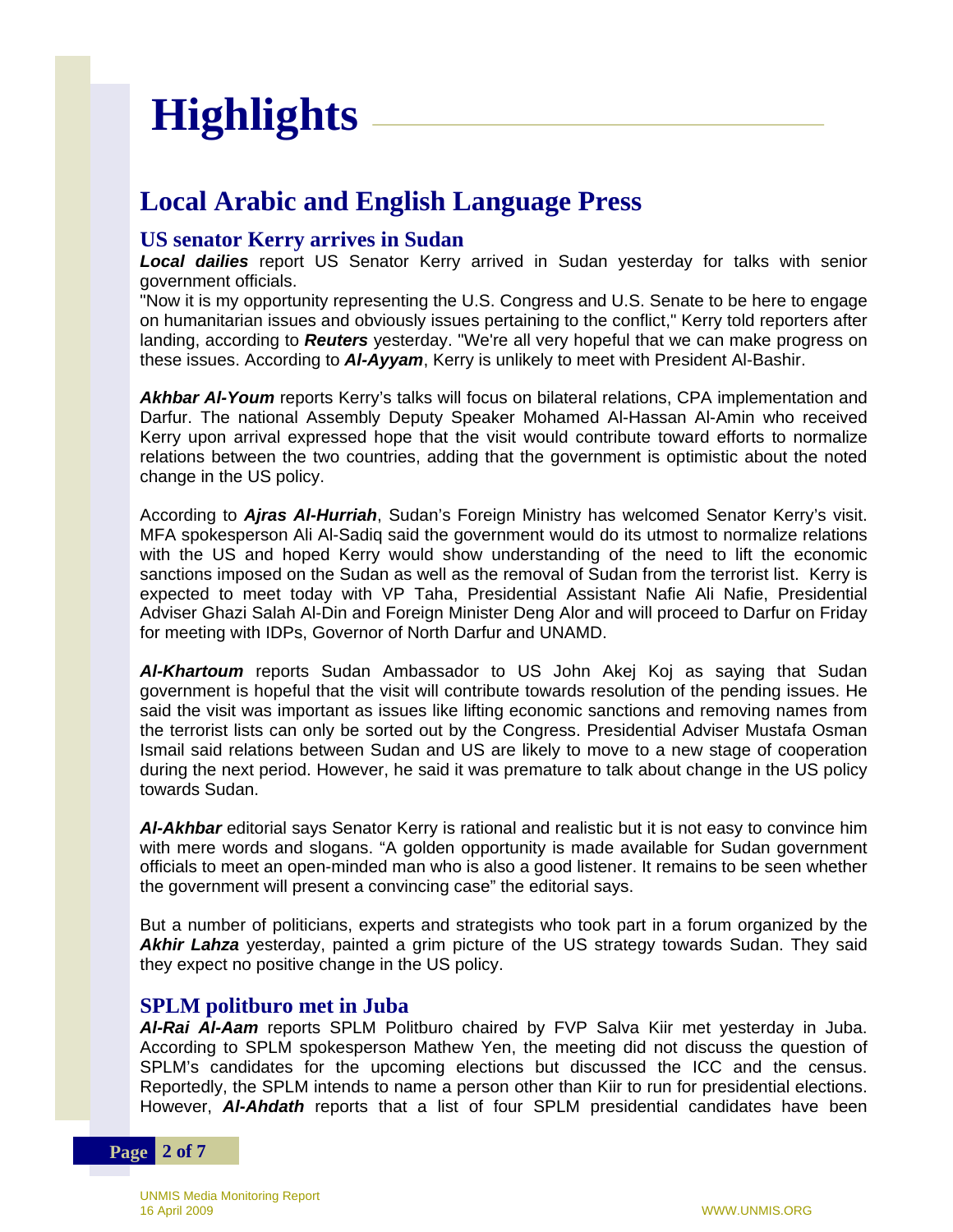presented which included SPLM Chairman Salva Kiir and his deputy Malik Aqar.

#### **President Al-Bashir decrees formation of committees on aid effort**

*Al-Rai Al-Aam* reports President Al-Bashir issues two decrees on formation of two committees to follow up and collect the humanitarian assistances committed by the national, Arab and Islamic NGOs to address the humanitarian situation in Darfur. The financial committee will be headed by the Minister of Finance Awad Al-Jaz and is tasked with following up with the national NGOs and the second committee is headed by the Presidential Adviser Mustafa Osman Ismail and is tasked with following up aid committed by Arab and Islamic countries.

In another development, Sudan government has rejected Oxfam GB appeal for readmission. According to *Al-Sahafa*, the Humanitarian Affairs Ministry, MFA and the Presidency share identical stances that the INGO ouster decision was sovereign and final. Presidential Press Adviser Mahgoub Fadul Badri told the paper that none of the expelled INGOs would be readmitted and no appeal would be accepted.

However*, Al-Ahdath* yesterday reported Sudan Government and the International Community reached understandings to overcome the INGO expulsion crisis. The paper has learned from an influential government source that an agreement was imminent between the government and international community including the USA whereby new INGOs will be allowed to operate in the country. According to the paper's source, the government also agreed to American NGOs to operate as per specific conditions. Meanwhile, *Al-Rai Al-Aam* yesterday quoting informed sources, reported that the Ministry of Humanitarian Affairs has noted new "irregularities" by a UK, Dutch and Danish NGOs. Reportedly, the Ministry is considering taking measures against them. The source further added that the Ministry is in the process of drafting new laws to regulate humanitarian activities.

#### **President Al-Bashir to visit Ethiopia next week**

*Al-Raed* reports President Al-Bashir will visit Ethiopia next week to participate in Sudan-Ethiopia High Committee meetings scheduled for 20 April.

#### **Oral submission on Abyei on Saturday**

*Al-Ahdath* reports NCP and SPLM will deliver their oral submission to the Abyei Arbitration Tribunal on Saturday. The Government delegation, accompanied by several journalists, is expected to leave for The Hague today. A 60-member SPLM delegation headed by GoSS VP Rieck Machar is also expected to arrive in The Hague for the oral argument. Reportedly, the Tribunal is likely to announce the results after 90 days from the submissions. Meanwhile, SPLM said the claims by the NCP official Al-Dirdiri Mohamed Ahmed who handles Abyei dossier to the effect that the Presidency transferred a million dollars to meet the cost of the SPLM's submission on Abyei arbitration was incorrect. GoSS Presidency Affairs Minister Luka Biong told journalists yesterday that on 14 April the Government transferred \$ 800,000 just hours from SPLM delegation departure for The Hague a matter that affected the SPLM preparation for the submission and that the movement was forced to loan to meet the charges. He said even the \$800,000 would not have been transferred had it not been for the pressure exercised by the Court.

#### **Bomb threat at US Juba Consulate**

*The Citizen* reports that military police deployed by the SPLA searched the US Consulate in Juba yesterday following a bomb threat last Monday. The Consulate was closed to staff on Tuesday.

Eight killed in cattle raid in Lakes State: *The Citizen* reports that the police have confirmed the death of at least eight people in Lakes State in a cattle raid yesterday. State authorities have confirmed that a group of youths from Yirol West County attacked a cattle camp along River Jau in Yirol East while the camp dwellers were still asleep and got away with thousands of cattle.

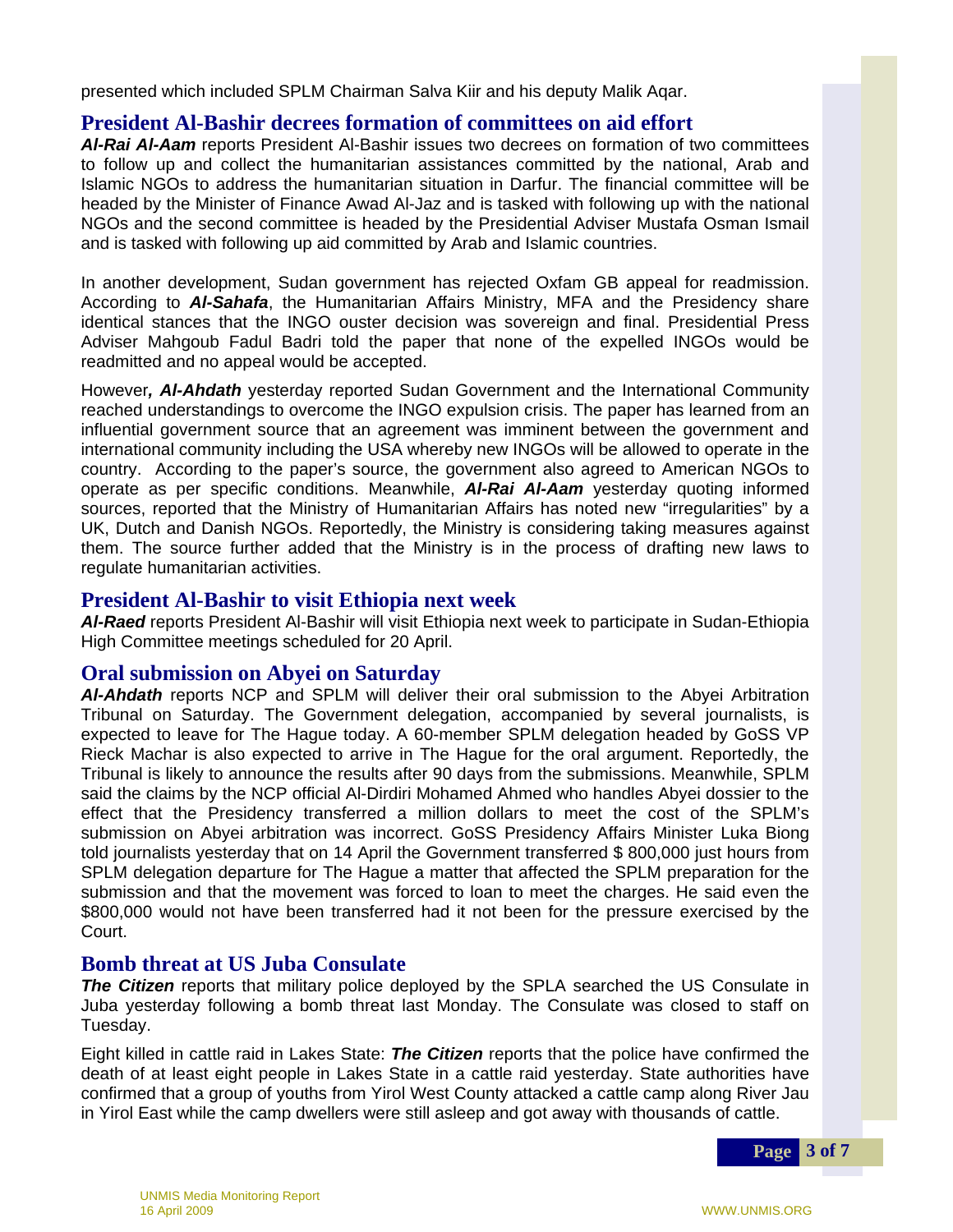#### **South Sudan relief commission urges focus on returns**

*Rai Al-Shaab* reports that the Southern Sudan Relief and Rehabilitation Commission has urged all stakeholders to focus more on return programs in order to ensure that all refugees return to their homes. Speaking to *Miraya FM*, Director of the Commission, Simon Duol Koth, also underlined the need to provide employment opportunities to Sudanese citizens, explaining that some refugees are discouraged to return due to various challenges including lack of job opportunities.

#### **No amendments to the Constitution - Speaker**

National Assembly Speaker Ahmed Ibrahim Al-Tahir told the House yesterday that parliament has a term of five years that will end in 2010 according to the Constitution, *Al-Rai Al-Aam* reports. These statements put to rest the debate over whether or not to amend the constitution in order to extend parliament's term after the deferment of the elections to early 2010.

#### **Southern Sudanese applicants' list for public service slots finalized**

*Al-Ayyam* reports that the Public Service Commission has prepared the first list of applicants for the 20% slots for southern Sudanese in the public service as per the CPA provisions. The 1,039 positions include four ministerial undersecretaries' posts. The head of the Commission, Moses Machar, said that this preliminary list of applicants awaits endorsement by President Al-Bashir.

## **Websites/International News Coverage**

#### **Sudan court sentences 10 alleged rebels to death**

*AP*, 15/4/09, KHARTOUM — A Sudanese anti-terrorism court on Wednesday convicted 10 alleged Darfur rebels of waging war and sentenced them to death for their role in last year's deadly attack on the country's capital, court officials said.

The court's verdict brought to 60 the number of people who have been sentenced to death in a series of trials after the May 2008 attack just outside of Khartoum that killed about 200 people including civilians.

It is unknown how many people were arrested after the attack, and it is not clear if all those detained were rebels. New York-based Human Rights Watch, citing witnesses, said in May at least 100 people were arrested at checkpoints and in house-to-house searches.

Judge Mutasim Osman convicted the 10 of waging war against the state and terrorizing civilians and acquitted three others. After the verdict was read, the men chanted slogans against the government, and some of their relatives wept.

The government and JEM had started peace talks in February. But the talks faltered after the International Criminal Court issued its warrant in March against President Omar al-Bashir.

Al-Bashir rejected the accusations and responded by expelling 13 foreign aid groups and three local ones working mostly in Darfur.

JEM says it will not participate in further talks unless al-Bashir reverses his decision. The aid groups make up nearly 40 percent of relief providers in the region, and the U.N. and U.S. officials warned of a developing humanitarian crisis.

After arriving in Khartoum, Kerry, D-Mass., said he was "hopeful" that progress can be made in

#### **Page 4 of 7**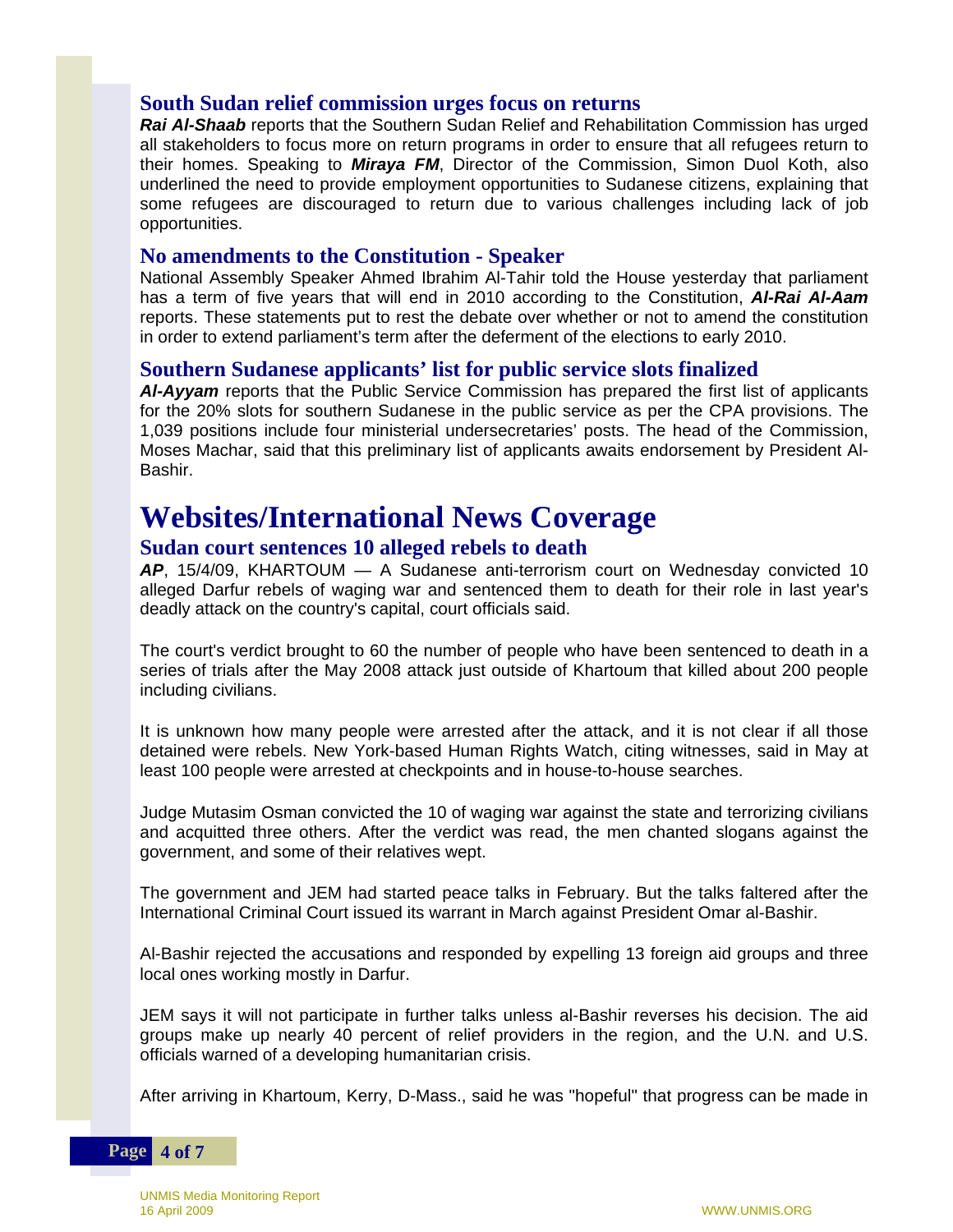Sudan.

#### **Darfur JEM slams execution of suspects in journalist case**

*Sudan Tribune website*, 15/4/09 (KHARTOUM) – JEM reacted strongly to the executions of nine men carried out on Monday by the Sudanese authorities.

The verdict drew strong condemnation from JEM. "The head of the regime, Salah Gosh [spy chief], Osama Abdullah [Dam construction official], Abdel-Rahim Mohamed Hussein [Defense minister] know very well that they have nothing to do with the assassination of Mohamed Taha Mohamed Ahmed" a statement by the rebel movement read.

"Whoever assassinated are the notorious guards of the regime and power lobbies and special interest groups within the regime. Once again motivated by disgusting racism and in a blatant abuse of justice and human values, the people of Darfur pay the high price".

It was reported that the slain journalist himself had been the target of an assassination attempt five years previously after writing an article which criticized the ruling National Congress Party (NCP).

"We say it loud and clear. The regime…will pay the high price for this massacre...made in the name of justice" JEM said.

"Today's crime proves that the jurisdiction over the crimes committed in Darfur lies under the ICC. There is no justice in Sudan".

#### **VP Taha presides over the higher council for migration and aliens**

 government bodies. The Assistant Director General of the Passports Civil Record Department *SUNA*, 15/4/09, Khartoum – VP Taha Wednesday headed the fourth meeting of the Higher Council for Migration and Aliens that comprised a number of concerned Ministries and General Bashir Ahmed Bashir said the meeting reviewed foreign influx into Sudan through the neighboring countries and how this could be controlled and how the negative impacts could be remedied.

#### **South Sudan VP says agreement nears on referendum law**

*Sudan Tribune website*, 15/4/09 (JUBA) — NCP and SPLM are close to finalizing repeal and creation of 21 national laws including the law for the exercise of referendum for the people of the semi-autonomous Southern Sudan.

The CPA calls for review and establishment of national laws during the interim period that should conform to the peace deal and the Interim Constitution of Sudan.

Party (NCP) and the Sudan People's Liberation Movement (SPLM) was close to agreeing on GoSS VP Riek Machar said the Joint Executive Political Committee of the National Congress the proposed law for the conduct of referendum in Southern Sudan which is expected to take place about 19 months from now.

Dr. Machar added that the NCP's committee led by the Vice President of Sudan, Ali Osman Mohamed Taha, had also agreed on the need to establish respective laws for the exercise of referendum in Abyei and for popular consultations in Nuba Mountains and Southern Blue Nile.

He said the issue had been problematic for the last three months since presentation of the **Page 5 of 7**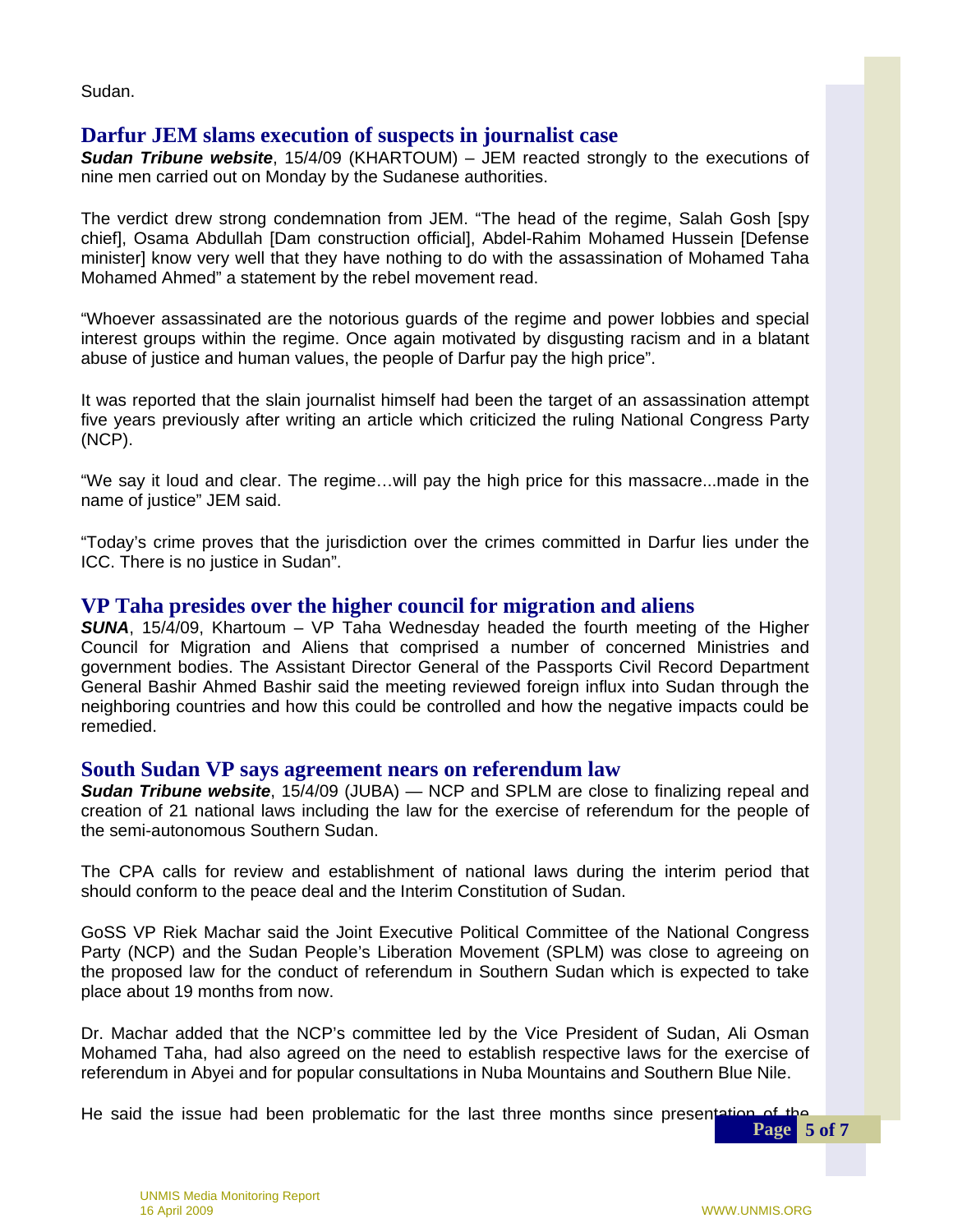SPLM's proposals on the issues because the NCP had refused the establishment of such laws for the three contested regions.

He explained that the current law governing the Central Bank of Sudan deprives the Bank of Southern Sudan from owning national reserves.

He added that his committee had presented a new proposal to the NCP on devolution of some functions to the Bank of Southern Sudan. "We have given a new proposal. This is being studied [by NCP], and we think our proposal conforms to the CPA," he said without revealing details of the proposal.

The SPLM Deputy Chairman further explained that they also discussed the need to decentralize judiciary in respect to justice administration. "This section or branch of government really has not been affected by decentralization as stipulated in the CPA," he explained.

Machar further explained that power sharing didn't mean sharing of executive and legislative organs only, but should also include the administration of justice at the national level.

He also said customs, which is a national competence, needed a new law for its establishment in Southern Sudan.

Others, he said, included the SPLM proposed respective laws for Civil Aviation and Telecommunications, which bills were presented and agreed upon by the two parties.

Machar further added that discussions are also ongoing with laws in regard to issuance of passports, immigration and civil registry.

A law on civil defense was being worked out, he said, in case of disasters on how a nation should act or respond to a natural disaster.

Many proposed new laws (bills) have been agreed upon by the two partners and are awaiting endorsement by the National Assembly. Some are yet to pass through the GoNU Council of Ministers in Khartoum while the rest are still being worked out by the Joint Committee.

"In total there are 21 laws before the National Congress [Party], which within May [next month], we should dispose of them so that the National Assembly which opened last Monday passes these laws." With that we could then close the dossiers of the legal part and we wait for the North-South Border issue," Machar further explained.

#### **North Sudan DDR calls for social peace in Darfur**

*SUNA*, 15/4/09, Khartoum - Minister of State in the Council of Ministers, Ali Majouk Al Mu'min held a meeting with the North Sudan Disarmament, Demobilization and Reintegration Commission on Thursday at the Council of Ministers. Briefing the meeting on the DDR's activities, Commissioner Dr Sulaf Edeen Salih stressed the need for building social security in Darfur to pave the way for peace and integrating signatory movements' affiliates in sustainable development projects and civil society. The meeting agreed to hold a meeting with Darfur movements to sponsor certain DDR programmes in the region.

#### **Uganda, Sudan discuss regional security**

*Sudan Tribune website*, 15/4/09 (KHARTOUM) – Sudanese and Ugandan officials today discussed efforts among states in the Great Lakes region to facilitate herding inter-border